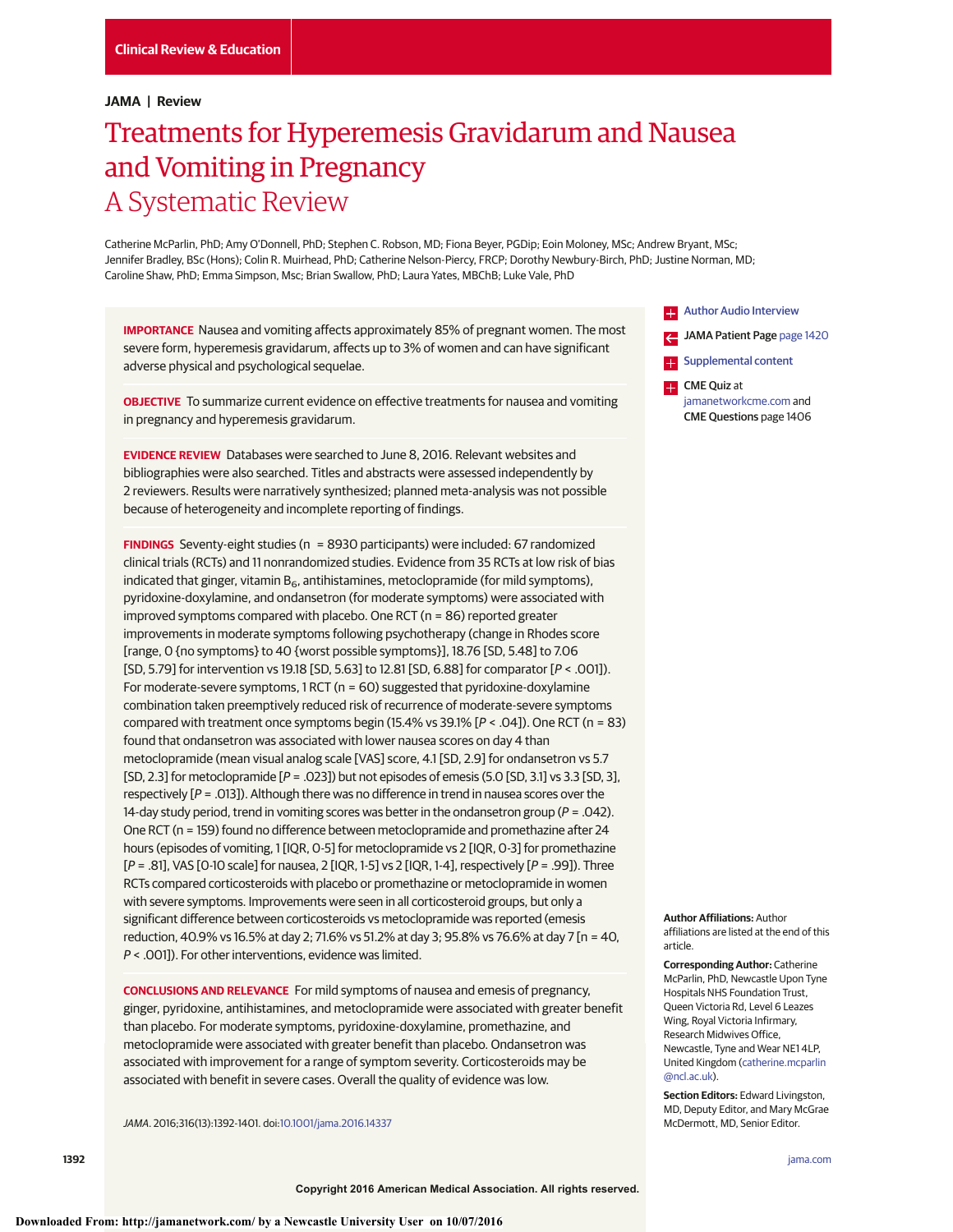The most severe form, hyperemesis gravidarum, affects<br>
The most severe form, hyperemesis gravidarum, affects<br>
2% to 3% of pregnant women and is characterized by intracdebilitating condition affecting up to 85% of women.<sup>1</sup> 0.3% to 3% of pregnant women and is characterized by intractable vomiting, dehydration, electrolyte imbalance, ketosis, nutritional deficiencies, and weight loss.<sup>2</sup> Symptoms usually start by 6 to 8 weeks' gestation and subside before 20 weeks.<sup>1</sup> In severe cases, women may require prolonged hospitalization and support from enteral or parenteral nutrition.

Symptoms can affect day-to-day functioning, $3$  ability to work, $4$ and interactions with offspring, family, and friends.<sup>5</sup> A recent systematic review and meta-analysis reported an association between hyperemesis gravidarum and preterm delivery and small-forgestational age infants, although there was no association with congenital anomalies or perinatal death.6

This article reviews evidence regarding treatments for varying severity of symptoms of nausea and vomiting in pregnancy or hyperemesis gravidarum.

# Methods

We searched electronic databases (MEDLINE, EMBASE, CENTRAL, CDSR, DARE, CINAHL, British Nursing Index, PsycINFO, CAB Abstracts, LILACS, AMED, Science Citation Index, Social Science Citation Index, Scopus, Conference Proceedings Index–Science, ClinicalTrials.gov, NHS-EED, HEED, China National Knowledge Infrastructure) and key websites for randomized clinical trials (RCTs) and nonrandomized comparative studies of pharmacological or nonpharmacological interventions for nausea and vomiting in pregnancy or hyperemesis gravidarum, without language restriction, from inception to June 8, 2016, using terms describing (1) nausea, vomiting, or hyperemesis gravidarum; (2) pregnancy (see eBox 1 in the [Supplement\)](http://jama.jamanetwork.com/article.aspx?doi=10.1001/jama.2016.14337&utm_campaign=articlePDF%26utm_medium=articlePDFlink%26utm_source=articlePDF%26utm_content=jama.2016.14337). We also searched for populationbased case series, for estimates of rare adverse events and fetal outcomes, and for treatments reserved for the most severe cases of hyperemesis gravidarum.

Titles and abstracts were assessed independently by 2 reviewers (A.O., C.M.). The full text of each relevant article was reviewed to further determine eligibility. Major exclusion criteria were studies with participants recruited after 20 weeks' gestation and those with no relevant outcomes reported (either via a validated scale or author-defined scale; see Table 1). Discrepancies were resolved by consultation with another reviewer (A.B.). Full-text articles published in languages other than English were assessed by researchtrained native speakers working alongside the reviewers to ensure consistency.

An electronic data form was used to compile abstracted information. Methodological quality was assessed using the Cochrane Collaboration's Risk of Bias tool<sup>15</sup> for RCTs and the Effective Public Health Practice Project (EPHPP) tool<sup>16</sup> for nonrandomized studies. An evidence grade (A-C) and recommendation (I-III) was assigned using the American Heart Association (AHA) scale for each treatment (see eBox 2 in the [Supplement\)](http://jama.jamanetwork.com/article.aspx?doi=10.1001/jama.2016.14337&utm_campaign=articlePDF%26utm_medium=articlePDFlink%26utm_source=articlePDF%26utm_content=jama.2016.14337).<sup>17</sup>

Both fixed- or random- effects model meta-analysis and a Bayesian mixed treatment comparison were planned as stipulated in the protocol (PROSPERO CRD42013006642) but were not performed because of heterogeneity in interventions, trial

## **Key Points**

**Question** Which interventions are associated with improved symptoms of nausea and vomiting in pregnancy or hyperemesis gravidarum?

**Findings** In this systematic review, ginger, vitamin B<sub>6</sub>, antihistamines, metoclopramide (mild symptoms), and pyridoxine-doxylamine (moderate symptoms) were associated with improved nausea and vomiting in pregnancy as compared with placebo. Ondansetron was associated with symptom improvement for all severity of nausea and vomiting in pregnancy and hyperemesis gravidarum, and corticosteroids were associated with beneficial effects in severe cases.

**Meaning** Both over-the-counter and prescription therapies are associated with improved symptoms of nausea and vomiting in pregnancy and hyperemesis gravidarum, although the evidence supporting these therapies is generally of low quality.

populations, reporting, and definitions of outcome measures and methods. Data were therefore summarized narratively and prioritized to emphasize the highest quality of evidence, defined as randomized clinical trials with a low risk of bias.

# Results

The search identified 13 075 titles, of which 222 underwent full review. Seventy-eight studies (n = 8930 participants) met our inclusion criteria (see eFigure in the [Supplement\)](http://jama.jamanetwork.com/article.aspx?doi=10.1001/jama.2016.14337&utm_campaign=articlePDF%26utm_medium=articlePDFlink%26utm_source=articlePDF%26utm_content=jama.2016.14337). Of these, 11 RCTs were classified as having high within-study risk of bias, mainly attributable to allocation concealment bias, lack of blinding, incomplete outcome data, or selective outcome reporting. Twenty-one were classified as being at unclear risk of bias, mainly because of poor reporting and lack of methodological detail. The quality of case series and nonrandomized studies was weak (n = 9) or moderate ( $n = 2$ ). The remaining 35 RCTs<sup>18-52</sup> were at low risk of bias and are presented below and summarized in eTables 1-3 in the [Supplement](http://jama.jamanetwork.com/article.aspx?doi=10.1001/jama.2016.14337&utm_campaign=articlePDF%26utm_medium=articlePDFlink%26utm_source=articlePDF%26utm_content=jama.2016.14337) (details for all other included studies are summarized in eTables 4-6 in the [Supplement\)](http://jama.jamanetwork.com/article.aspx?doi=10.1001/jama.2016.14337&utm_campaign=articlePDF%26utm_medium=articlePDFlink%26utm_source=articlePDF%26utm_content=jama.2016.14337). Evidence grades and recommendations are reported in Table 2.

### **Treatment**

Treatment focuses on relieving symptoms and preventing serious morbidity such as Wernicke encephalopathy, renal impairment, and extreme weight loss.<sup>53-55</sup> Treatments can be categorized into 3 broad yet overlapping groups. First-line treatments, including simple lifestyle changes (such as eating small amounts often, avoiding dietary triggers and strong odors, eating high-carbohydrate, low-fat foods) and over-the-counter remedies, such as vitamin  $B_6$ (pyridoxine), ginger, and sea bands (an acupressure towelling wrist band that stimulates the Pericardium P6 acupressure point), are usually initiated by women when first experiencing symptoms. Second-line treatments are typically prescribed when a woman first presents to medical care, usually by her obstetric care provider, and include a range of antiemetic drugs as well as provision of intravenous fluid and electrolyte replacement for women who are dehydrated and ketotic. Third-line treatments are reserved for women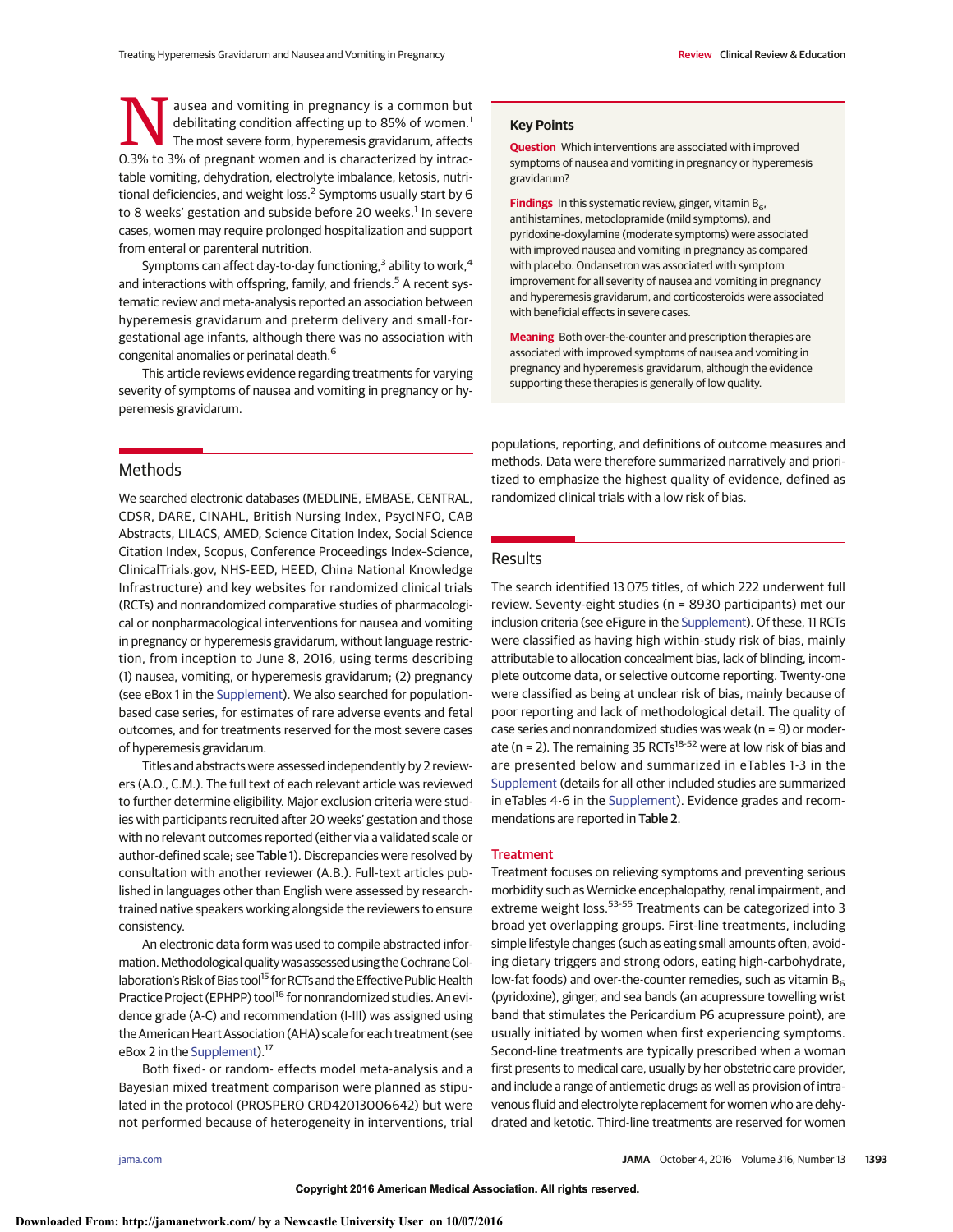| <b>Tool</b>                                                                                                  | <b>Description</b>                                                                                                                             | <b>Scoring</b>                                                           | <b>Maximum</b><br>Score | <b>Cut Point</b><br>for Severe Symptoms      |
|--------------------------------------------------------------------------------------------------------------|------------------------------------------------------------------------------------------------------------------------------------------------|--------------------------------------------------------------------------|-------------------------|----------------------------------------------|
| Pregnancy-Unique<br><b>Ouantification of Emesis</b><br>and Nausea (PUQE<br>and PUOE 24 score) <sup>7-9</sup> | Three questions regarding nausea,<br>vomiting, and retching during previous<br>12 h (original version) or 24 h<br>(most commonly used version) | For each question, $0 = no$ symptoms;<br>$5 =$ worst possible symptoms   | 15                      | Scores $\geq$ 13 indicate<br>severe symptoms |
| The Rhodes Index of Nausea,<br>Vomiting and Retching <sup>10-12</sup>                                        | Eight questions about duration/amount.<br>frequency, and distress caused by<br>symptoms of nausea, vomiting,<br>and retching                   | For each question, $0 = no$ symptoms;<br>$5 =$ worst possible symptoms   | 40                      | Scores $\geq$ 33 indicate<br>severe symptoms |
| Nausea and vomiting of<br>pregnancy instrument <sup>13,14</sup>                                              | Three questions relating to nausea,<br>retching, and vomiting over<br>the past 7 d                                                             | For each component, $0 = no$ symptoms; 15<br>5 = worst possible symptoms |                         | Score $\geq 8$ indicates<br>severe symptoms  |
| Visual analog scale                                                                                          | Patients rate their symptoms on a scale<br>of $0-10$                                                                                           | $0 = no$ symptoms; $10 =$ extreme<br>symptoms                            | 10                      | Not applicable                               |

## Table 1. Tools Used to Measure the Severity of Nausea and Vomiting in Pregnancy

with severe, persistent symptoms and are initiated in a hospital setting. These include corticosteroids and supportive therapy, such as enteral feeding. Depending on symptom severity, women may progress from one category to another or may bypass first-line treatments. When second- or third-line treatments fail, some women opt for termination of pregnancy.<sup>56,57</sup> An international online survey carried out by the Hyperemesis Education and Research Foundation reported that of 808 respondents, 15.2% stated that they had undergone at least 1 pregnancy termination for hyperemesis gravidarum.<sup>56</sup>

# First-Line Treatments for Mild to Moderate Symptoms

Ginger | Ginger (Zingiber officinale) is available in several preparations: powdered fresh root, tablets, capsules, and syrup. Its antinausea properties were first described in traditional Chinese medicine.<sup>58</sup> Four RCTs compared ginger with placebo, and all reported an improvement in symptoms from baseline compared with placebo, regardless of the ginger dose and preparation.<sup>18-21</sup> Basirat et al<sup>18</sup> (n = 70) reported greater improvement in symptoms on a visual analog scale (VAS) (participants specify their level of symptom severity by indicating a position along a continuous line between 0 [no symptoms] and 10 [worst possible symptoms]; see Table 1). The ginger group changed from a mean of 5.88 (SD, 1.83) at baseline to 3.03 (SD, 2.19) on day 4 compared with 4.67 (SD, 1.97) to 3.03 (SD, 2.47) for the placebo group ( $P = .01$ ), but there was no difference in episodes of vomiting. Fischer-Rasmussen et  $al<sup>19</sup>$  (n = 30) reported that mean nausea and vomiting relief score (a complex score designed by the authors that takes into account intensity of nausea, vomiting, weight loss, ketonuria, and hematocrit; range not provided), improved more for ginger compared with placebo over two 5-day treatment periods (4.1 vs −0.1 and 3.7 vs 0.9  $[P = .035]$ ). Vutyavanich et al<sup>20</sup> (n = 70) reported a greater improvement in VAS scores for nausea (2.1 v 0.9,  $P = .014$ ) and vomiting episodes (1.4 v 0,  $P <$  .001) in the ginger group compared with placebo. Similarly, Keating and Chez<sup>21</sup> ( $n = 26$ ) reported greater improvements in VAS scores for nausea (10 women in the ginger group had greater than a 4-point improvement compared with 2 women in the placebo group by day 9), and a greater proportion stopped vomiting in the ginger group (8 women in the ginger group compared with 2 in the placebo group by day 6, P value not reported).

Four RCTs compared ginger capsules and vitamin  $B_6$ .<sup>22-25</sup> Chittumma et al (n = 126)<sup>22</sup> and Ensiyeh and Sakineh<sup>23</sup> (n = 70) reported greater improvements in nausea scores in women taking ginger capsules compared with vitamin  $B_6$  (Chittumma et al: improvement in Rhodes score 3.3 vs 2.5, P < .05; Ensiyeh et al: change in VAS scores, 2.2 v 0.9,  $P = .024$ ). Smith et al<sup>24</sup> (n = 291) and Sripramote and Lekhyananda<sup>25</sup> ( $n = 138$ ) found no differences between the efficacy of ginger and vitamin  $B_6$ . Sripramote and Lekhyananda reported improvements in symptoms within each group via VAS for nausea and episodes of vomiting but no difference between groups.<sup>24,25</sup> Similarly, Biswas et al<sup>26</sup> (n = 78) compared ginger with a doxylamine-pyridoxine combination and reported symptom improvement within each group via VAS but no difference between groups. Saberi et al<sup>27</sup> (n = 159), reported that ginger capsules compared with sea bands were associated with a greater improvement in symptoms (Rhodes score improvement, 8.61 for ginger and 4.17 for sea bands; P < .001).

In summary, treatment with ginger was associated with improvement in mild symptoms (level A, class IIa).

Acupressure, Acupuncture, and Nerve Stimulation | Acupressure involves the application of physical pressure to specific acupuncture points (eg, the Pericardium 6 [P6] point lies one-sixth of the distance up the arm from the inner aspect of the wrist between the 2 tendons; pressure at this point is believed to reduce symptoms of nausea and vomiting). Three RCTs compared acupressure with placebo in women with mild symptoms.<sup>28-30</sup> Bayreuther et al<sup>28</sup> (n = 23) and Belluomini et al<sup>29</sup> (n = 60) reported improved symptoms from baseline following acupressure at P6 compared with pressure at an alternative location. Bayreuther et al reported improvement in the VAS score for nausea (3.23 in the treatment group, 4.92 in the placebo group  $[P = .019]$ ). Belluomini et al reported improvement in symptoms in both groups but only a significant improvement for vomiting in the acupressure group (change in Rhodes score from 2.09 [SD, 2.5] to 1.28 [SD, 1.9]  $[P = .03]$  vs 1.83 [SD, 2.7] to 1.63 [SD, 2.3] [P not reported in the placebo group]). Naemi-Rad et al<sup>30</sup> ( $n = 80$ ) reported reduced symptoms of nausea and vomiting after 2 days when comparing acupressure at acupoint Kidney 21 (KID21, a traditional Chinese point on the upper abdomen, 6 cm above the umbilicus, 5 cm lateral to the anterior midline) with nonstimulation (median VAS scores for nausea intensity, 4 [interquartile range {IQR}, 2-5] for the acupoint group and 7 [IQR, 5-8] for the comparator group [P < .001]; mean scores for vomiting, 0 [IQR, 0-0.75] and 1 [IQR, 0-2], respectively  $[P < .001]$ ).

Rosen et al<sup>31</sup> (n = 230) compared nerve stimulation with placebo and reported a greater improvement in the Rhodes score in the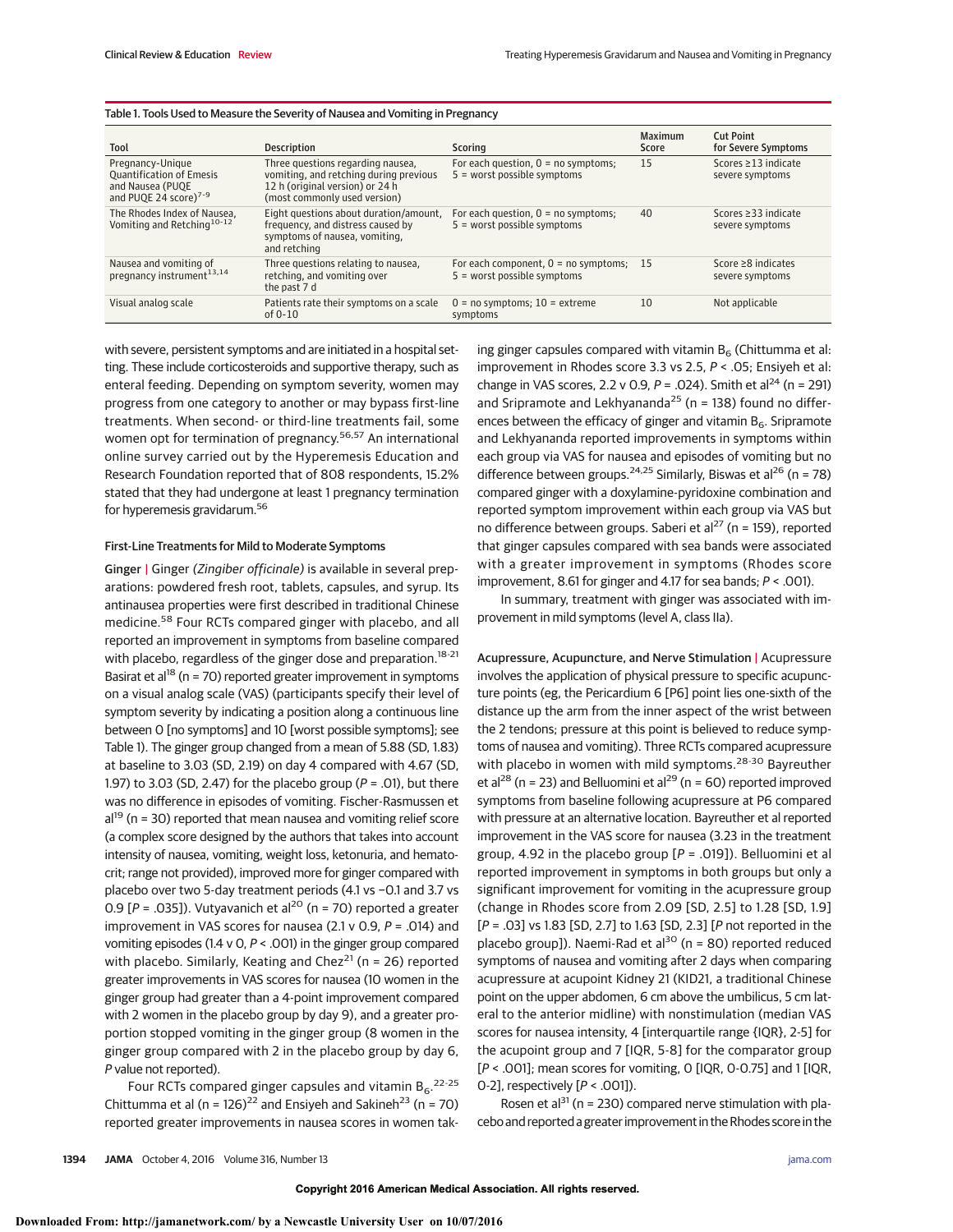| Treatment <sup>a</sup>                                                                                | No. of Studies <sup>b</sup>                            | Risk of Bias/Quality                                                                         | <b>AHA Rating</b>  |  |  |  |  |
|-------------------------------------------------------------------------------------------------------|--------------------------------------------------------|----------------------------------------------------------------------------------------------|--------------------|--|--|--|--|
|                                                                                                       |                                                        |                                                                                              |                    |  |  |  |  |
| First-Line Treatments for Mild-Moderate Nausea and Vomiting in Pregnancy                              |                                                        |                                                                                              |                    |  |  |  |  |
| Ginger                                                                                                | 17 Randomized<br>clinical trials                       | $10 = 10w^{19-27}$<br>$3 =$ unclear <sup>64-66</sup><br>$4 = \frac{\text{high}}{57 - 70}$    | Level A, class IIa |  |  |  |  |
| Acupressure                                                                                           | 10 Randomized<br>clinical trials                       | $5 = \text{low}^{27-30,32}$<br>$4 =$ unclear <sup>71-74</sup><br>$1 =$ high <sup>75</sup>    | Level A, class IIa |  |  |  |  |
|                                                                                                       | 1 Case series                                          | $1 =$ weak <sup>76</sup>                                                                     |                    |  |  |  |  |
| Nerve stimulation                                                                                     | 3 Randomized<br>clinical trials                        | $1 = \text{low}^{31}$<br>$2 =$ unclear <sup>77,78</sup>                                      | Level B, class IIb |  |  |  |  |
| Acupuncture                                                                                           | 6 Randomized<br>clinical trials                        | $3 = low^{33-35}$<br>$3 = high^{79-81}$                                                      | Level A, class IIb |  |  |  |  |
| Aromatherapy                                                                                          | 2 Randomized<br>clinical trials                        | $2$ = unclear <sup>82,83</sup>                                                               | Level B, class IIb |  |  |  |  |
| Vitamin B <sub>6</sub> (pyridoxine)                                                                   | 14 Randomized clinical<br>trials                       | $7 = 10w^{22-25,32,36,37}$<br>$4 =$ unclear <sup>65,84-86</sup><br>$3 = high^{68,69,87}$     | Level A, class IIa |  |  |  |  |
| Second-Line Treatments for Moderate-Severe Nausea and Vomiting in Pregnancy or Hyperemesis Gravidarum |                                                        |                                                                                              |                    |  |  |  |  |
| Psychotherapy                                                                                         | 1 Randomized<br>clinical trial                         | $1 = 10w^{42}$                                                                               | Level B, class IIa |  |  |  |  |
| Vitamin B <sub>6</sub> (pyridoxine)/doxylamine<br>combination                                         | 5 Randomized<br>clinical trials                        | $4 = \log^{26,38-40}$<br>$1 =$ unclear <sup>88</sup>                                         | Level A, class IIa |  |  |  |  |
|                                                                                                       | 1 Case-control study<br>1 Cohort-analytic              | $1 =$ weak <sup>89</sup><br>$1 =$ moderate <sup>90</sup>                                     |                    |  |  |  |  |
| Antihistamines                                                                                        | 7 Randomized<br>clinical trials                        | $1 =$ low <sup>41</sup><br>$4 =$ unclear <sup>66,86,91,92</sup><br>$2 = \text{high}^{87,93}$ | Level B, class IIa |  |  |  |  |
| Dopamine antagonists                                                                                  | 10 Randomized<br>clinical trials                       | $5 = 10w^{43-45,50,51}$<br>$3 =$ unclear <sup>94-96</sup><br>$2 = high^{70,79}$              | Level A, class IIa |  |  |  |  |
|                                                                                                       | 1 Case-control study<br>1 Cohort study                 | $1 =$ weak <sup>89</sup><br>$1 = weak97$                                                     |                    |  |  |  |  |
| Serotonin antagonists                                                                                 | 7 Randomized<br>clinical trials                        | $3 = \text{low}^{39,44,45}$<br>$4 =$ unclear <sup>88,91,92,94</sup>                          | Level A, class IIa |  |  |  |  |
|                                                                                                       | 1 Cohort analytic study                                | $1 =$ weak <sup>98</sup>                                                                     |                    |  |  |  |  |
| Intravenous fluids                                                                                    | 1 Randomized<br>clinical trial                         | $1 = \text{low}^{46}$                                                                        | Level B, class IIa |  |  |  |  |
| Intravenous fluids<br>with or without diazepam                                                        | 1 Randomized<br>clinical trial                         | $1 =$ unclear <sup>99</sup>                                                                  | Level B, class III |  |  |  |  |
| Outpatient/day-case management                                                                        | 2 Randomized<br>clinical trials<br>1 case series study | $2 = 10w^{47,48}$<br>$1 =$ weak <sup>100</sup>                                               | Level A, class IIa |  |  |  |  |
| Third-Line Treatments for Moderate-Severe Nausea and Vomiting in Pregnancy or Hyperemesis Gravidarum  |                                                        |                                                                                              |                    |  |  |  |  |
| Corticosteroids                                                                                       | 6 Randomized<br>clinical trials                        | $3 = \text{low}^{49-51}$<br>$2$ = unclear <sup>95,96</sup><br>$1 = high^{101}$               | Level A, class IIb |  |  |  |  |
|                                                                                                       | 1 Case series                                          | $1 = weak102$                                                                                |                    |  |  |  |  |
| Nasogastric/assisted feeding                                                                          | 2 Case series<br>1 Cohort analytic                     | $2 = weak^{103,104}$<br>$1 =$ moderate <sup>105</sup>                                        | Level C, class IIb |  |  |  |  |
| Gabapentin                                                                                            | 1 Case series                                          | $1 =$ weak <sup>106</sup>                                                                    | Level C, class III |  |  |  |  |
| Transdermal clonidine                                                                                 | 1 Randomized<br>clinical trial                         | $1 = low^{52}$                                                                               | Level B, class IIb |  |  |  |  |

Abbreviation: AHA, American Heart Association.

<sup>a</sup> Includes treatments excluded from the narrative summary due to the particularly low quality of available evidence (aromatherapy, intravenous fluids with or without diazepam, gabapentin, and nasogastric/assisted feeding.

**b** Number of studies includes all those with an appropriate treatment group (either intervention or comparator).

treatment group (mean change from baseline, 6.48 [95% CI, 5.31- 7.66] vs 4.65 [95% CI, 3.67-5.63] [P = .02]).

Jamigorn and Phupong<sup>32</sup> (n = 66) compared 5 days of treatment with acupressure using sea bands plus placebo tablet vs treatment with bands at nonstimulating position plus vitamin  $B_6$ (50 mg twice daily). Both were allowed to take dimenhydrinate (50 mg every 6 hours as needed). Symptoms improved in each group, with no difference in improvement between groups. Use of dimenhydrinate was not different between the groups.

Three RCTs compared acupuncture with other treatments.<sup>33-35</sup> A 4-group RCT conducted by Smith et al<sup>33</sup> (n = 593) compared traditional acupuncture, P6 acupuncture, sham treatment, and an information brochure. Women receiving traditional and P6 acupuncture had less nausea by the third week compared with women in the sham treatment and information-only group (Rhodes Index nausea component score [range, 0-12; 0 = best], 3.8 in the traditional acupuncture group; 4.3 in the P6 acupuncture group; 4.4 in the sham treatment group; and 5.8 in the control group  $[P = .001]$ ). No differences in vomiting scores were found between the groups over the 3-week study period. A crossover trial by Carlsson et al<sup>34</sup> (n = 33) reported a reduction in symptoms over time but no difference between P6 and sham acupuncture in nausea symptoms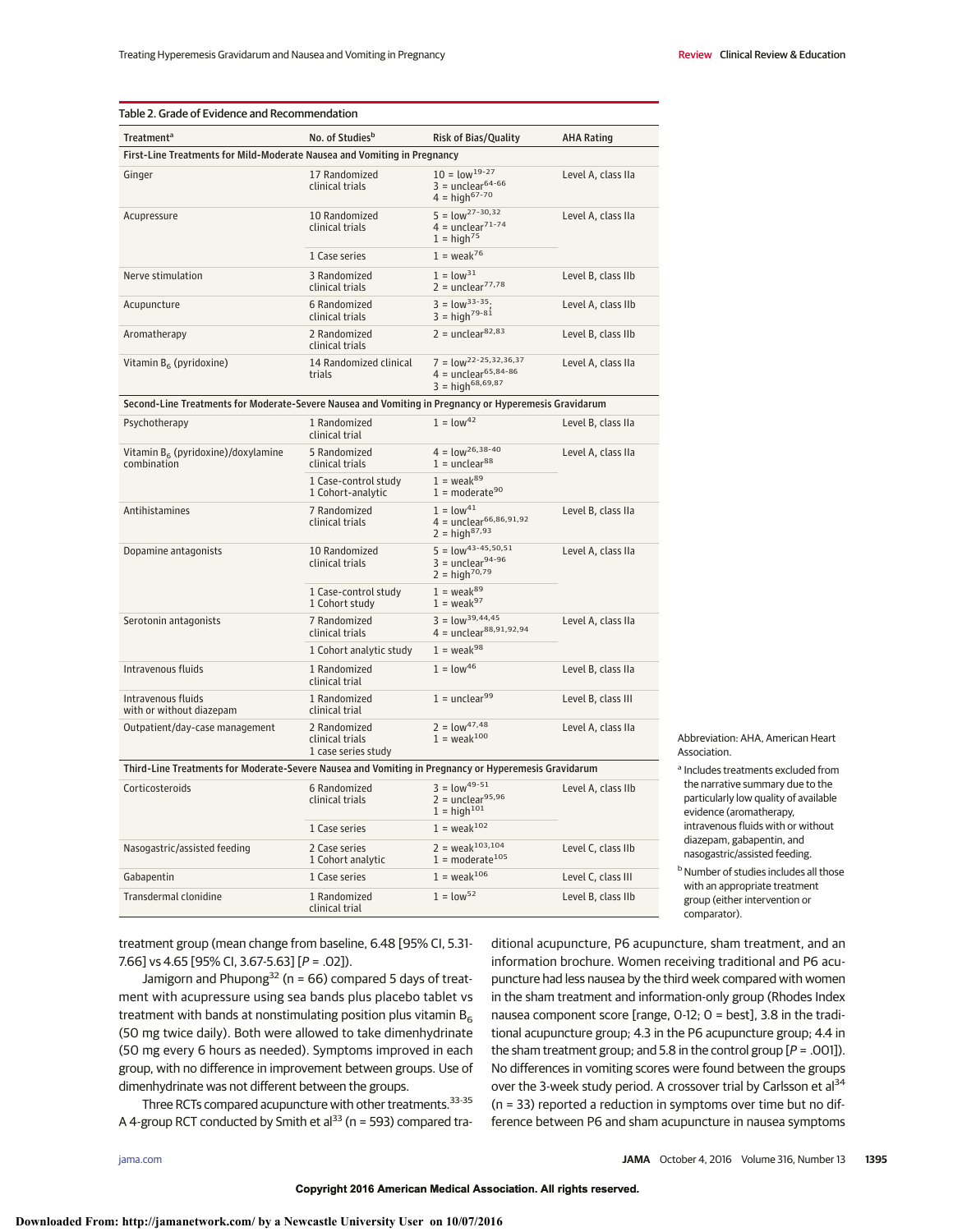after a 6-day treatment period.<sup>3</sup> A similar outcome was found by Knight et al<sup>35</sup> (n = 56) (median final VAS score [range, 0 {no symptoms} to 100 {worst possible symptoms}] for nausea 3 days after session 4, 47.5 [IQR, 29.25-69.5] for P6 acupuncture vs 48.0 [IQR, 14.0-80.0] for sham treatment).

In summary for acupressure: treatment with acupressure was associated with symptom improvement for mild cases (level A, class IIa).

For nerve stimulation: evidence indicates treatment may be considered, but the benefit was unclear (level B, class IIb).

For acupuncture: the benefit was unclear (level A, class IIb).

Vitamin  $B_6$  (Pyridoxine) | Two RCTs examined the association of vitamin  $B_6$  with improvement in people with mild to moderate symptoms. Vutyavanich et al<sup>36</sup> (n = 342) compared vitamin B<sub>6</sub> (1 mg 3 times daily) with placebo. Vitamin  $B_6$  was associated with a greater reduction in mean nausea VAS score from baseline compared with a placebo tablet (2.9 [SD, 2.2] vs 2.0 [SD, 2.7] [P < .001]). There was no difference in reported vomiting.<sup>36</sup> When high- and low-dose vitamin  $B_6$  (10 mg vs 1.28 mg daily) were compared in 60 women, a greater change in Pregnancy-Unique Quantification of Emesis and Nausea (PUQE) score (3-question scale, scoring from 0 [no symptoms] to 15 [worst possible symptoms]; see Table 1) was reported in the high-dose group (mean change, 3.86 [SD, 2.12] in the highdose group, 2.80 [SD, 1.78] in the low-dose group  $[P < .05]$ ).<sup>37</sup>

In summary, treatment with vitamin  $B_6$  was associated with symptom improvement for mild cases (level A, class IIa).

## Second-Line Treatments for Moderate-Severe Symptoms

Vitamin  $B_6$  (Pyridoxine)/Doxylamine Combination | Three RCTs compared pyridoxine-doxylamine combinations with either placebo or ondansetron. Koren et al<sup>38</sup> (n = 280) compared pyridoxine (10 mg) plus doxylamine (10 mg, slow-release preparation) with placebo over 14 days. Symptoms improved in both groups, but the improvement in the pyridoxine-doxylamine groupwas greater (mean change in PUQE score,  $4.8 v 3.9; P = .006$ ).

Oliveira et al<sup>39</sup> (n = 36) compared pyridoxine-doxylamine with ondansetron. Symptom improvement occurred in both groups but was greater in the ondansetron group (median change using a 0-100 VAS for nausea: 51 [IQR, 37-64] for ondansetron, 20 [IQR, 8-51] for pyridoxine-doxylamine  $[P = .019]$ ; vomiting: 41 [IQR, 17-57] for ondansetron, 17 [IQR, 4-38] for pyridoxinedoxylamine  $[P = .049]$ ). Maltepe and Koren<sup>40</sup> (n = 60) compared preemptive treatment with pyridoxine-doxylamine vs treatment once symptoms started. Moderate-severe symptoms were reduced in the preemptive group (15.4%) compared with the postsymptom group  $(39.1%) (P < .04)$ .

In summary, treatment with vitamin  $B_6$  (pyridoxine)doxylamine was associated with symptom improvement for women with mild-moderate symptoms (level A, class IIa).

Erez et al<sup>41</sup> (n = 150) compared hydroxyzine hydrochloride (25 mg twice daily for 3 weeks) with placebo. Symptom improvement occurred in the treatment group with partial or complete relief of symptoms in 82% of women, compared with only 22% in the placebo group ( $P < .01$ ).

In summary, limited-quality evidence indicated that treatment with antihistamines was associated with symptom improvement in mild-moderate cases (level B, class IIa).

Psychotherapy | An RCT by Faramarzi et al $42$  (n = 86) compared psychotherapy treatment with standard care. All women received 40 mg of vitamin  $B_6$  daily, and the treatment group received eight 50minute psychotherapy sessions over a 3-week period. A greater change in the mean Rhodes score was seen in the treatment group (18.76 [SD, 5.48] to 7.06 [SD, 5.79] vs 19.18 [SD, 5.63] to 12.81 [SD,  $6.88$ ],  $P < .001$ ).

In summary for psychotherapy: limited evidence indicated that psychotherapy plus vitamin  $B_6$  was associated with greater benefit than vitamin  $B_6$  alone (level B, class IIa,).

Dopamine Antagonists | Tan et al $^{43}$  (n = 159) compared metoclopramide (10 mg) with promethazine (25 mg) given intravenously 3 times over 24 hours. Symptoms improved in both treatment groups, with no difference between groups (episodes of vomiting, 1 [IQR, 0-5] for metoclopramide vs 2 [IQR, 0-3] for promethazine  $[P = .81]$ , VAS [0-10 scale] for nausea, 2 [IQR, 1-5] vs 2 [IQR, 1-4], respectively  $[P = .99]$ ).

In summary, evidence indicated that treatment with dopamine receptor antagonists was associated with improved symptoms (level A, class IIa).

Serotonin Antagonists (Ondansetron) | Two RCTs compared ondansetron with metoclopramide. Abas et al $44$  (n = 160) compared ondansetron (4 mg intravenously) with metoclopramide (10 mg intravenously). Symptom improvement was seen in both groups, with no evidence of difference between groups at 24 hours. However, more women in the metoclopramide group reported adverse effects (drowsiness: 12.5% for ondansetron vs 30% for metoclopramide [P = .011]; dry mouth: 10% for ondansetron vs 23.8% for metoclopramide ( $P = .03$ ). Kashifard et al<sup>45</sup> (n = 83) compared ondansetron withmetoclopramide over 2 weeks.Ondansetron was associated with lower nausea scores on day 4 than metoclopramide (mean visual analog scale [VAS] score, 4.1 [SD, 2.9] for ondansetron vs 5.7 [SD, 2.3] for metoclopramide  $[P = .023]$ ) but not episodes of emesis (5.0 [SD, 3.1] vs 3.3 [SD, 3], respectively [P = .013]). The ondansetron group had lower vomiting scores than the metoclopramide group calculated over 14 days ( $P = 0.042$ , raw data not provided), but there was no difference in trend in nausea scores over 14 days between groups.

In summary, treatment with serotonin receptor antagonists was associated with improvement in symptoms of all severities (level A, class IIa).

Intravenous Fluids | Tan et al<sup>46</sup> (n = 222) compared different compositions of intravenous solution. The intervention group received intravenous dextrose saline with antiemetics according to health care provider preference, whereas the comparator group received normal saline with antiemetics. Repeated-measures analysis of variance of nausea score found greater improvements in the dextrose saline group relative to the saline group ( $P = .046$ ), but no difference in vomiting was reported.

In summary, limited evidence indicated that dextrose saline may be associated with better improvements than normal saline in moderate-severe cases (level B, class IIa).

Outpatient/Day-Case Management | Two RCTs compared day-care outpatient management with inpatient care. $47,48$  McParlin et al $47$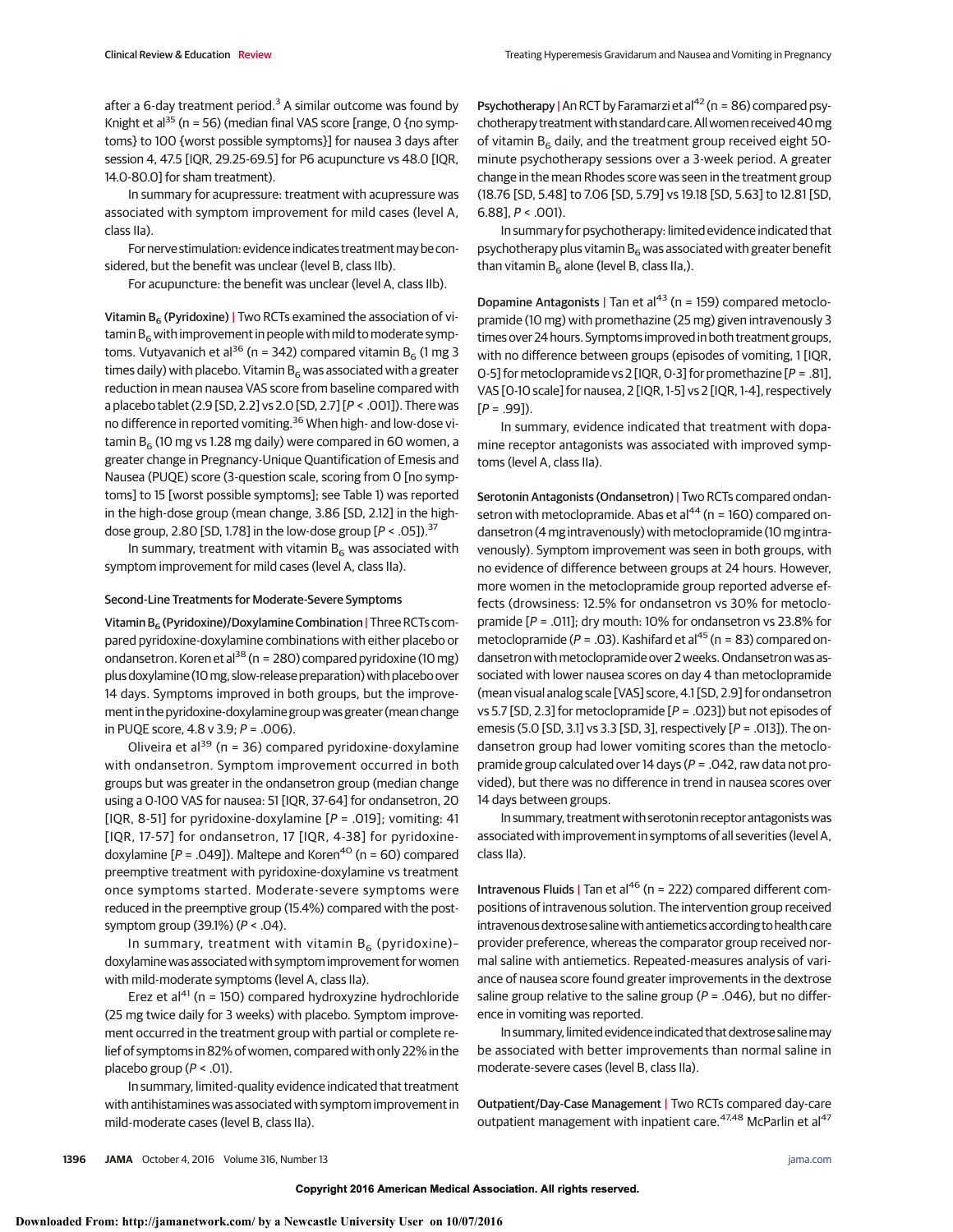Table 3. Dose, Common Adverse Effects, and Contraindications of Recommended Therapies by Severity of Nausea and Vomiting of Pregnancy and Hyperemesis Gravidarum<sup>a</sup>

| <b>Therapy</b>                                                              | Dose                                                                                                                                                                                         | <b>Adverse Effects</b>                                                                                                                                                              | <b>Contraindications</b>                                                                                                                                                                               |  |  |
|-----------------------------------------------------------------------------|----------------------------------------------------------------------------------------------------------------------------------------------------------------------------------------------|-------------------------------------------------------------------------------------------------------------------------------------------------------------------------------------|--------------------------------------------------------------------------------------------------------------------------------------------------------------------------------------------------------|--|--|
| <b>Mild Symptoms</b>                                                        |                                                                                                                                                                                              |                                                                                                                                                                                     |                                                                                                                                                                                                        |  |  |
| Ginger                                                                      | Most common regime: 250 mg<br>every 6 h                                                                                                                                                      | Acid reflux                                                                                                                                                                         | None apparent                                                                                                                                                                                          |  |  |
| Vitamin $B_6$ (pyridoxine)                                                  | 10-25 mg every 8 h                                                                                                                                                                           | Drowsiness; decreased sensation to<br>touch, temperature, and vibration;<br>loss of balance or coordination                                                                         |                                                                                                                                                                                                        |  |  |
| Antihistamines (eg, cyclizine)                                              | 50 mg every 8 h                                                                                                                                                                              | Drowsiness; dizziness; muscle<br>twitches; dry mouth; headache; rash;<br>tachycardia                                                                                                | Glaucoma, high or low blood pressure,<br>epilepsy                                                                                                                                                      |  |  |
| <b>Moderate Symptoms</b>                                                    |                                                                                                                                                                                              |                                                                                                                                                                                     |                                                                                                                                                                                                        |  |  |
| Antihistamine/vitamin $B_6$<br>combination<br>(doxylamine/pyridoxine)       | 10 mg doxylamine + 10 mg pyridoxine<br>up to 4 times daily if needed                                                                                                                         | Drowsiness; somnolence; dizziness;<br>nervousness; stomach pain; headache;<br>diarrhea; irritability; insomnia                                                                      | Taking monoamine oxidase inhibitors,<br>antimuscarinic drugs                                                                                                                                           |  |  |
| Metoclopramide                                                              | 10 mg every 8 h                                                                                                                                                                              | Dystonic movements; oculogyric<br>crises; diarrhea; drowsiness;<br>restlessness; irritability; dry mouth;<br>insomnia; urinary problems;<br>depression; rash                        | Kidney or liver disease, congestive heart<br>failure, high blood pressure, diabetes,<br>history of depression, epilepsy (or other<br>seizure disorder)                                                 |  |  |
| Promethazine                                                                | 25 mg every 8 h                                                                                                                                                                              | Dizziness; drowsiness; excitation;<br>rash; increased sensitivity of skin to<br>sunlight; lack of coordination; loss of<br>strength or energy; muscle pain or<br>weakness; insomnia | Should be used with caution in persons with<br>seizure disorders or in persons using<br>concomitant medications, such as narcotics<br>or local anesthetics, which may also affect<br>seizure threshold |  |  |
| Ondansetron                                                                 | 4 mg every 8 h                                                                                                                                                                               | Anxiety; dizziness; constipation; dry<br>mouth; confusion, headache;<br>hyperventilation; tachycardia;<br>irritability; restlessness; muscle<br>spasms; insomnia                    | Cardiac arrhythmias, history of prolonged<br>QT interval, heart failure, hypokalaemia,<br>hypomagnesemia, use of concomitant<br>medications that lead to prolongation of QT<br>interval                |  |  |
| <b>Severe Symptoms</b>                                                      |                                                                                                                                                                                              |                                                                                                                                                                                     |                                                                                                                                                                                                        |  |  |
| Ondansetron                                                                 | 4-8 mg every 8 h                                                                                                                                                                             | Anxiety; dizziness; constipation; dry<br>mouth; confusion, headache;<br>hyperventilation; tachycardia;<br>irritability; restlessness; muscle<br>spasms; insomnia                    | Cardiac arrhythmias, history of prolonged<br>QT interval, heart failure, hypokalaemia,<br>hypomagnesemia, use of concomitant<br>medications that lead to prolongation of QT<br>interval                |  |  |
| Corticosteroids                                                             | Hydrocortisone (100 mg intravenously<br>twice daily) converting to oral<br>prednisolone (40-50 mg daily), with<br>the dose gradually tapered until the<br>lowest maintenance dose is reached | Increased risk of infections;<br>gestational diabetes mellitus                                                                                                                      | Systemic infections, unless specific<br>anti-infective therapy is used<br>Live virus immunization<br>Hypersensitivity to any component                                                                 |  |  |
| a Data obtained from searches of appropriate drug and therapeutic websites. |                                                                                                                                                                                              |                                                                                                                                                                                     |                                                                                                                                                                                                        |  |  |

(n = 53) reported no difference in symptom severity over 7 days between women who received outpatient rehydration and an antiemetic (cyclizine, 50 mg intravenous/oral) vs inpatient care. McCarthy et al<sup>48</sup> ( $n = 98$ ) also compared outpatient with inpatient care. The median number of nights spent in the hospital was lower in the outpatient group (0 [IQR, 0-2] vs 2 [IQR, 1-4] nights,  $P < .001$ ).

In summary, evidence indicated that outpatient treatment was associated with benefits that are not better or worse than inpatient intravenous therapy in patients with moderate symptoms (level A, class IIa).

# Third-Line Treatments for Moderate-Severe Symptoms

Corticosteroids | Three RCTs compared corticosteroids with placebo or other treatments. Nelson-Piercy et al<sup>49</sup> (n = 40) compared prednisolone with placebo. There was no difference in vomiting and nausea scores in the steroid group compared with placebo. Safari et al<sup>50</sup> ( $n = 40$ ) compared methylprednisolone with promethazine. There was no difference in symptom improvement by 1 week. However, no patients from the methylprednisolone group were readmitted for recurrence of vomiting, compared with 5 patients from the promethazine group ( $P < .01$ ).

Bondok et al<sup>51</sup> ( $n = 40$ ) compared hydrocortisone with metoclopramide. Steroids were associated with a greater reduction in vomiting episodes compared with metoclopramide (emesis reduction, 40.9% vs 16.5% at day 2; 71.6% vs 51.2% at day 3; 95.8% vs 76.6% at day 7 [n = 40, P < .001]).

In summary, evidence indicated that benefits of corticosteroids were unclear. Treatment may be considered in severe cases (level A, class IIb)

Transdermal Clonidine | Transdermal clonidine patches were investigated in 1 randomized crossover trial by Maina et al<sup>52</sup> (n = 12) in patients unresponsive to other antiemetics. Either clonidine or placebo patches were worn for 5 days before the treatment was alternated. Intravenous fluids and rescue antiemetics were given as required. The meanimprovementin symptom scoreswas greater forclonidine treatment (mean PUQE score, 6.3 [95% CI, 5.5-7.1] for clonidine and 8.5 [95% CI, 7.7-9.3] for placebo,  $P = .001$ ), and there was less use of antiemetics and intravenous therapy in the clonidine group.

In summary, limited evidence indicated treatment with transdermal clonidine was associated with symptom improvements, but currently this is not an established treatment for nausea and vomiting in pregnancy in clinical practice (level B, class IIb).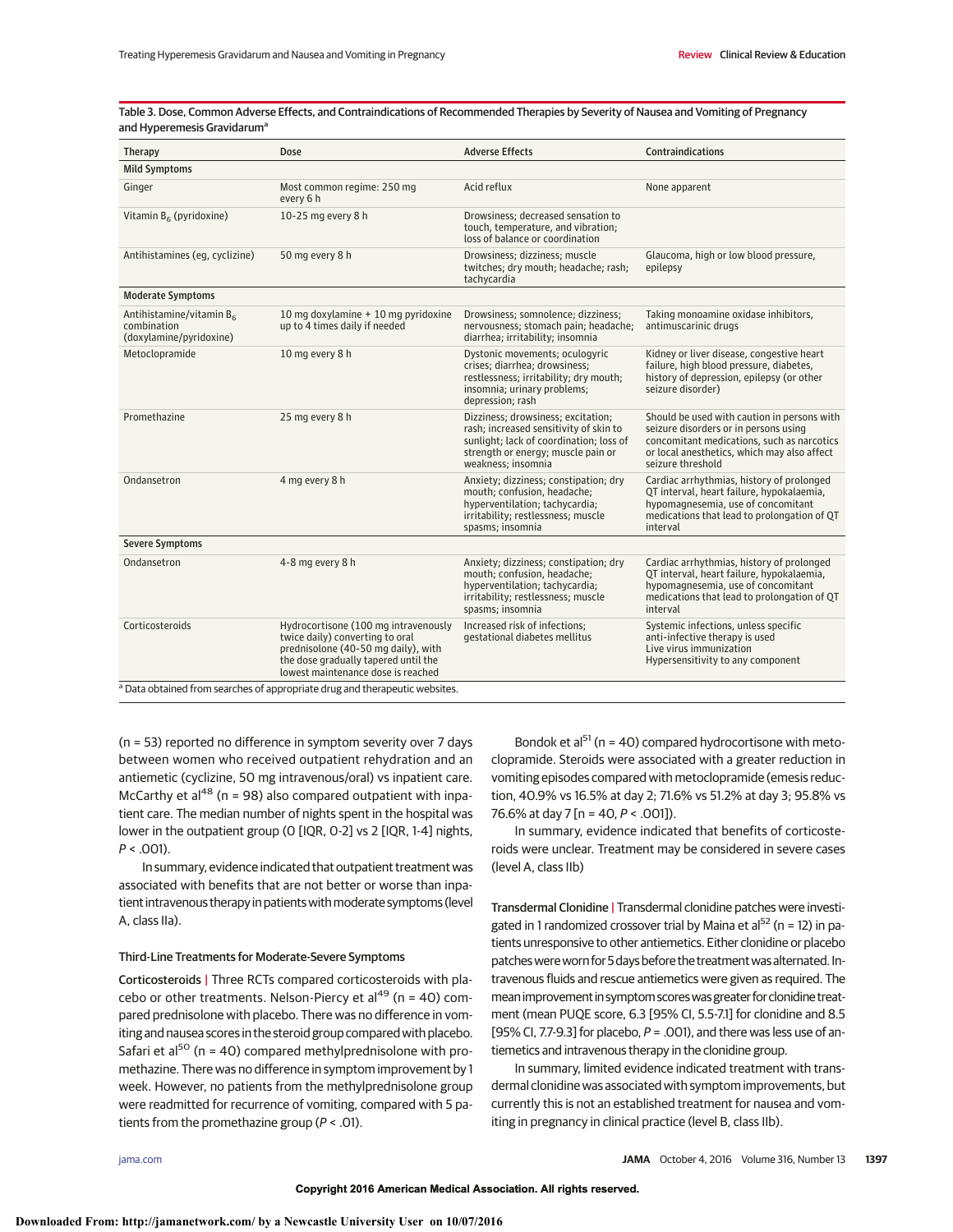# **Discussion**

The review found low-quality evidence for therapies treating nausea and vomiting in pregnancy and hyperemesis gravidarum. Less than half of all studies were judged as being at low risk of bias.

Ginger, acupressure, and vitamin  $B_6$  are appropriate initial overthe-counter therapies for mild symptoms. Treatment with nerve stimulation may be considered, but, as with acupuncture, the benefit is unclear.

When symptoms are mild-moderate, or if the above over-thecounter therapies were not beneficial, antihistamines (alone or combined with vitamin  $B_6$ ) were associated with improved symptoms compared with placebo. Limited evidence indicated an association between psychotherapy, metoclopramide, and promethazine and improvements in moderate symptoms. There was no evidence to indicate that these treatments are unsafe, but more research is needed.

When symptoms are moderate-severe, outpatient, day-care management is feasible, acceptable, and does not result in worse outcomes compared with inpatient care. The serotonin receptor antagonist ondansetron improves symptoms at all severities, but benefit compared with metoclopramide or antihistamines is unclear. Ondansetron appears to be safe in pregnancy,<sup>59</sup> but evidence is limited and more research is needed. Large doses of intravenous ondansetron (more than 8mg in 1 intravenous dose) are contraindicated inwomen at risk of cardiac arrhythmias (QT prolongation). In such circumstances, an electrocardiogram should be performed and electrolyte levels checked prior to treatment.<sup>60</sup> There is no evidence that oral administration of ondansetron causes QT prolongation in adults.10

When symptoms are more severe or persistent, corticosteroids are associated with improved symptom severity and may be more beneficial than metoclopramide and promethazine. However, use is generally limited to women with severe intractable symptoms with prior treatment failure, preferably after 10 weeks' gestation and during an inpatient admission. This arises from concerns regarding a small increase in incident oral clefts in fetuses exposed to corticosteroids in utero in pooled data from observational studies.<sup>61</sup> More evidence is needed comparing corticosteroids with other medications.

# Comparison With Previous Literature

The American College of Obstetricians and Gynecologists published clinical management guidelines in August 2015, $^2$  recommending the use of vitamin  $B_6$  or vitamin  $B_6$  plus doxylamine as first-line pharmacotherapy, ginger as a nonpharmacological option, and methylprednisolone in refractory cases. Recommendations based on con-

# ARTICLE INFORMATION

**Author Affiliations:** Newcastle Upon Tyne Hospitals NHS Foundation Trust, Newcastle, Tyne and Wear, United Kingdom (McParlin); Institute of Health and Society, Newcastle University, Newcastle, Tyne and Wear, United Kingdom (O'Donnell, Beyer, Bryant, Bradley, Muirhead, Newbury-Birch, Shaw, Simpson); Institute of Cellular Medicine, Newcastle University, Newcastle, Tyne and Wear, United Kingdom (Robson); Health Economics Group, Institute of Health and Society,

Newcastle, Tyne and Wear, United Kingdom (Moloney, Vale); Women's Health Academic Centre, King's Health Partners, London, United Kingdom (Nelson-Piercy); Health and Social Care Institute, Teesside University, Middlesbrough, Cleveland, United Kingdom (Newbury-Birch); North Tyneside Clinical Commissioning Group, North Shields, Tyne and Wear, United Kingdom (Norman); Former Trustee of Pregnancy Sickness Support, Hull, East Yorkshire, United Kingdom (Swallow); UK Teratology Information Service (UKTIS) and

sensus include intravenous hydration and enteral tube feeding for women who are not responsive tomedical therapy.Many of the findings in this review support recommendations in the guidelines. However, although pyridoxine plus doxylamine was more effective than placebo, there is no substantial evidence to suggest that the combination is more effective than other antiemetics such as antihistamines. Moreover, this review adds value by categorizing therapies depending on symptom severity. Two Cochrane reviews were published recently.<sup>62,63</sup> Matthews et al<sup>62</sup> included only RCTs focusing on nausea and vomiting and excluded trials involving hyperemesis gravidarum; the review by Boelig et al<sup>63</sup> only included RCTs of hyperemesis gravidarum. Neither review categorized therapies depending on symptom severity. However, both reviews were consistent in concluding that there is little good-qualityevidence to support any available intervention.

#### Limitations

These recommendations are limited by the quality and heterogeneity of evidence. Quality was downgraded due to clinical heterogeneity, imprecision, sparseness of data, or a combination of these factors. There was also considerable variation in the initial assessment and subsequent reporting of nausea, vomiting, and other relevant outcomes in the identified studies. As a result, we were unable to conduct the planned meta-analysis stipulated in our original protocol.

One set of outcome measures likely to be important to women and practitioners is safety.We sought to assemble data on fetal outcomes and adverse events; however, no reliable safety data were identified in the included studies. Details of common adverse effects of the interventions recommended by this review are provided inTable 3, along with common dosage regimens. Available observational data (pregnancy-related but not specifically focused on nausea and vomiting) does not provide evidence of any safety concerns with antiemetic medications; this is not the same as ruling out any important differences in adverse outcomes.

# **Conclusions**

For mild symptoms of emesis and nausea of pregnancy, ginger, pyridoxine, antihistamines, and metoclopramide were associated with greater benefit than placebo. For moderate symptoms, pyridoxinedoxylamine, promethazine, and metoclopramide were associated with greater benefit than placebo. Ondansetron was associated with symptom improvement for a range of symptom severity. Corticosteroids may be associated with benefit in severe cases. Overall, the quality of evidence was low.

> Institute of Genetic Medicine, Newcastle, Tyne and Wear, United Kingdom (Yates).

> **Author Contributions**: Dr Vale had full access to all of the data in the study and takes responsibility for the integrity of the data and the accuracy of the data analysis. Drs McParlin and O'Donnell contributed equally to this article. Study concept and design: McParlin, O'Donnell, Robson, Bryant, Bradley, Muirhead, Nelson-Piercy, Newbury-Birch, Norman, Simpson, Swallow, Yates, Vale.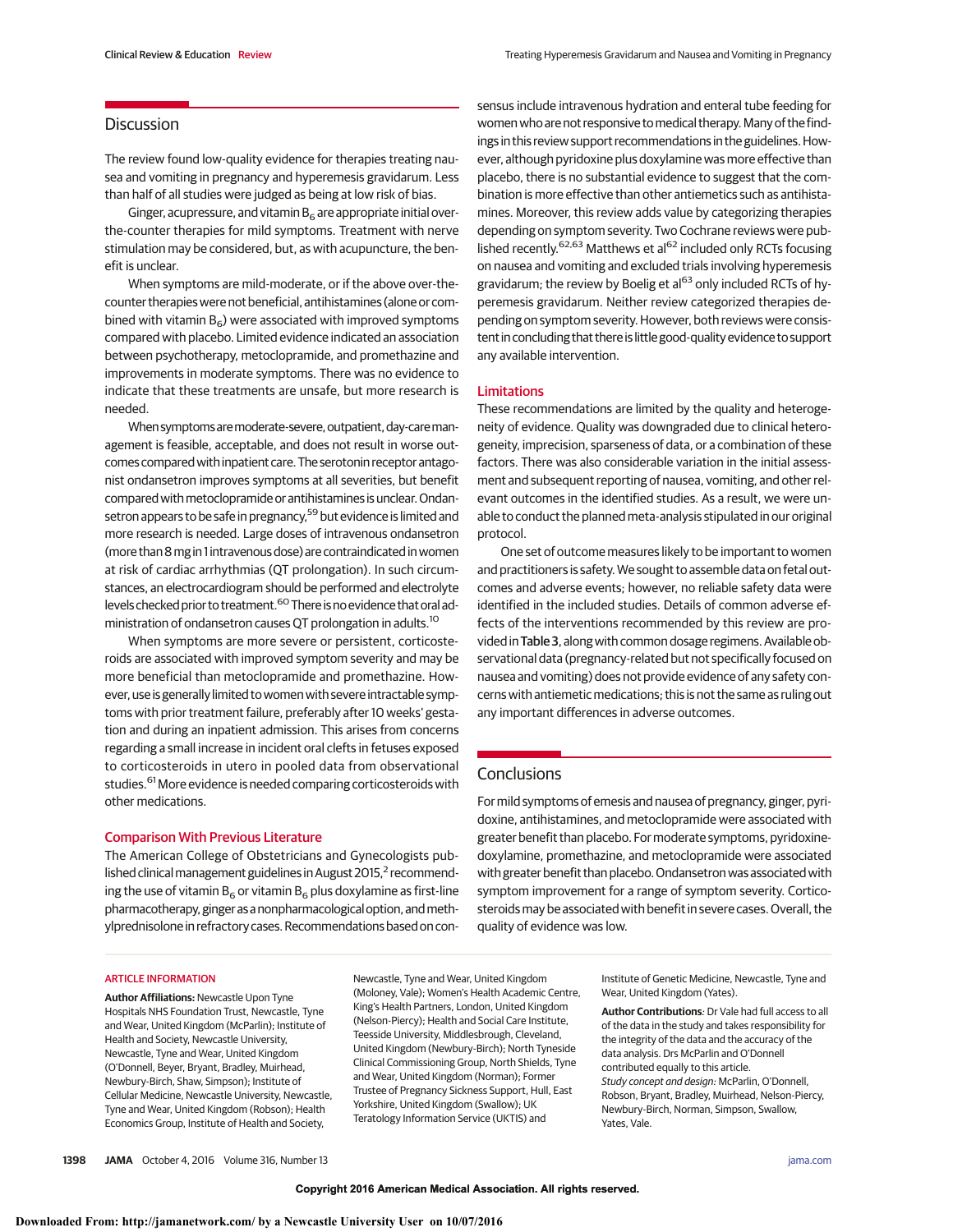Acquisition, analysis, or interpretation of data: McParlin, O'Donnell, Beyer, Moloney, Bryant, Bradley, Muirhead, Nelson-Piercy, Newbury-Birch, Shaw, Simpson, Yates, Vale. Drafting of the manuscript: McParlin, O'Donnell,

Beyer, Moloney, Bryant, Newbury-Birch, Shaw, Swallow, Vale.

Critical revision of the manuscript for important intellectual content: McParlin, O'Donnell, Robson, Beyer, Moloney, Bryant, Bradley, Muirhead, Nelson-Piercy, Newbury-Birch, Norman, Shaw, Simpson, Yates, Vale.

Statistical analysis: Bryant. Obtained funding: McParlin, Robson, Muirhead, Nelson-Piercy, Newbury-Birch, Yates, Vale. Administrative, technical, or material support: McParlin, Beyer, Newbury-Birch, Shaw, Vale. Study supervision: McParlin, Robson, Newbury-Birch, Vale.

**Conflict of Interest Disclosures:** All authors have completed and submitted the ICMJE Form for Disclosure of Potential Conflicts of Interest and none were reported.

**Funding/Support:** This study was funded by the National Institute for Health Research Health Technology Assessment Program (project No. HTA 12/152/01).

**Role of the Funder/Sponsor:** The funder/sponsor had no role in the design and conduct of the study; collection, management, analysis, and interpretation of the data; preparation, review, or approval of the manuscript; and decision to submit the manuscript for publication.

**Disclaimer:** The views and opinions expressed are those of the authors and do not necessarily reflect those of the NIHR Technology Assessment Program, NIHR, National Health Service, or the Department of Health.

**Additional Contributions:** We thank Gideon Koren, MD, FRCPC (The Motherisk Program; The University of Toronto; The Research Institute Hospital for Sick Children; and University of Western Ontario), for advice on clinical aspects of the research. We thank our patient and public representatives, Nicolette Rousseau, PhD (Institute of Health and Society, Newcastle University, Newcastle, Tyne and Wear), and Juliet Hall (lay representative), for providing ongoing advice and support as part of the review steering group. Dr Koren, Dr Rousseau, and Ms Hall received expenses for attendance at meetings but received no other financial remuneration. We thank the UK Teratology Information Service for the provision of enquiry data relating to medications for hyperemesis gravidarum or nausea and vomiting in pregnancy. We thank Astrid McIntyre (Institute of Health and Society, Newcastle University, Newcastle, Tyne and Wear) for secretarial support and assistance with obtaining full-text papers.

**Submissions:** We encourage authors to submit papers for consideration as a Review. Please contact Edward Livingston, MD, at [Edward](mailto:Edward.livingston@jamanetwork.org) [.livingston@jamanetwork.org](mailto:Edward.livingston@jamanetwork.org) or Mary McGrae McDermott, MD, at [mdm608@northwestern.edu.](mailto:mdm608@northwestern.edu)

#### **REFERENCES**

**1**. Niebyl JR. Clinical practice. Nausea and vomiting in pregnancy. N Engl J Med[. 2010;363\(16\):1544-1550.](http://www.ncbi.nlm.nih.gov/pubmed/20942670)

**2**. American College of Obstetricians and Gynecologists. Practice Bulletin Summary No. 153: nausea and vomiting of pregnancy. [Obstet Gynecol](http://www.ncbi.nlm.nih.gov/pubmed/26287781). [2015;126\(3\):687-688.](http://www.ncbi.nlm.nih.gov/pubmed/26287781)

**3**. Davis M. Nausea and vomiting of pregnancy: an evidence-based review. [J Perinat Neonatal Nurs](http://www.ncbi.nlm.nih.gov/pubmed/15646303). [2004;18\(4\):312-328.](http://www.ncbi.nlm.nih.gov/pubmed/15646303)

**4**. Mazzotta P, Maltepe C, Navioz Y, Magee LA, Koren G. Attitudes, management and consequences of nausea and vomiting of pregnancy in the United States and Canada. [Int J Gynaecol](http://www.ncbi.nlm.nih.gov/pubmed/10967171) Obstet[. 2000;70\(3\):359-365.](http://www.ncbi.nlm.nih.gov/pubmed/10967171)

**5**. Attard CL, Kohli MA, Coleman S, et al. The burden of illness of severe nausea and vomiting of pregnancy in the United States. [Am J Obstet Gynecol](http://www.ncbi.nlm.nih.gov/pubmed/12011890). [2002;186\(5\)\(Suppl Understanding\):S220-S227.](http://www.ncbi.nlm.nih.gov/pubmed/12011890)

**6**. Veenendaal MV, van Abeelen AF, Painter RC, van der Post JA, Roseboom TJ. Consequences of hyperemesis gravidarum for offspring: a systematic review and meta-analysis. BJOG[. 2011;118\(11\):1302-](http://www.ncbi.nlm.nih.gov/pubmed/21749625) [1313.](http://www.ncbi.nlm.nih.gov/pubmed/21749625)

**7**. Koren G, Boskovic R, Hard M, Maltepe C, Navioz Y, Einarson A. Motherisk-PUQE (pregnancy-unique quantification of emesis and nausea) scoring system for nausea and vomiting of pregnancy. [Am J](http://www.ncbi.nlm.nih.gov/pubmed/12011891) Obstet Gynecol[. 2002;186\(5\)\(Suppl](http://www.ncbi.nlm.nih.gov/pubmed/12011891) [Understanding\):S228-S231.](http://www.ncbi.nlm.nih.gov/pubmed/12011891)

**8**. Koren G, Piwko C, Ahn E, et al. Validation studies of the Pregnancy Unique-Quantification of Emesis (PUQE) scores.[J Obstet Gynaecol](http://www.ncbi.nlm.nih.gov/pubmed/16147725). 2005;25(3):241- [244.](http://www.ncbi.nlm.nih.gov/pubmed/16147725)

**9**. Lacasse A, Rey E, Ferreira E, Morin C, Bérard A. Validity of a modified Pregnancy-Unique Quantification of Emesis and Nausea (PUQE) scoring index to assess severity of nausea and vomiting of pregnancy. [Am J Obstet Gynecol](http://www.ncbi.nlm.nih.gov/pubmed/18166311). 2008; [198\(1\):71.e1-71.e7.](http://www.ncbi.nlm.nih.gov/pubmed/18166311)

**10**. Rhodes VA, Watson PM, Johnson MH. Development of reliable and valid measures of nausea and vomiting. Cancer Nurs[. 1984;7\(1\):33-41.](http://www.ncbi.nlm.nih.gov/pubmed/6559094)

**11**. Zhou Q, O'Brien B, Soeken K. Rhodes Index of Nausea and Vomiting—Form 2 in pregnant women: a confirmatory factor analysis. Nurs Res[. 2001;50](http://www.ncbi.nlm.nih.gov/pubmed/11480534) [\(4\):251-257.](http://www.ncbi.nlm.nih.gov/pubmed/11480534)

**12**. O'Brien B, Relyea MJ, Taerum T. Efficacy of P6 acupressure in the treatment of nausea and vomiting during pregnancy. [Am J Obstet Gynecol](http://www.ncbi.nlm.nih.gov/pubmed/8623811). [1996;174\(2\):708-715.](http://www.ncbi.nlm.nih.gov/pubmed/8623811)

**13**. Swallow BL, Lindow SW, Masson EA, Hay DM. Women with nausea and vomiting in pregnancy demonstrate worse health and are adversely affected by odours. [J Obstet Gynaecol](http://www.ncbi.nlm.nih.gov/pubmed/16234137). 2005;25(6): [544-549.](http://www.ncbi.nlm.nih.gov/pubmed/16234137)

**14**. Swallow BL, Lindow SW, Masson EA, Hay DM. Development of an instrument to measure nausea and vomiting in pregnancy. [J Obstet Gynaecol](http://www.ncbi.nlm.nih.gov/pubmed/12521412). [2002;22\(5\):481-485.](http://www.ncbi.nlm.nih.gov/pubmed/12521412)

**15**. Higgins J, Green S, eds. Cochrane Collaboration. Cochrane Handbook for Systematic Reviews of Interventions Version 5.1.0. [http://handbook](http://handbook.cochrane.org/) [.cochrane.org/.](http://handbook.cochrane.org/) 2011. Accessed September 6, 2016.

**16**. National Collaborating Centre for Methods and Tools. Quality Assessment Tool for Quantitative Studies. [http://www.nccmt.ca/resources/search/14.](http://www.nccmt.ca/resources/search/14) 2008. Accessed April, 2011.

**17**. Jacobs AK, Kushner FG, Ettinger SM, et al. ACCF/AHA clinical practice guideline methodology summit report: a report of the American College of Cardiology Foundation/American Heart Association

#### Task Force on Practice Guidelines. [J Am Coll Cardiol](http://www.ncbi.nlm.nih.gov/pubmed/23238451). [2013;61\(2\):213-265.](http://www.ncbi.nlm.nih.gov/pubmed/23238451)

**18**. Basirat Z, Moghadamnia AA, Kashifard M, Sarifi-Razavi A. The effect of ginger biscuit on nausea and vomiting in early pregnancy. Acta Med Iran. 2009;47(1):51-56.

**19**. Fischer-Rasmussen W, Kjaer SK, Dahl C, Asping U. Ginger treatment of hyperemesis gravidarum. [Eur J Obstet Gynecol Reprod Biol](http://www.ncbi.nlm.nih.gov/pubmed/1988321). 1991; [38\(1\):19-24.](http://www.ncbi.nlm.nih.gov/pubmed/1988321)

**20**. Vutyavanich T, Kraisarin T, Ruangsri R. Ginger for nausea and vomiting in pregnancy: randomized, double-masked, placebo-controlled trial. [Obstet](http://www.ncbi.nlm.nih.gov/pubmed/11275030) Gynecol[. 2001;97\(4\):577-582.](http://www.ncbi.nlm.nih.gov/pubmed/11275030)

**21**. Keating A, Chez RA. Ginger syrup as an antiemetic in early pregnancy. [Altern Ther Health Med](http://www.ncbi.nlm.nih.gov/pubmed/12233808). [2002;8\(5\):89-91.](http://www.ncbi.nlm.nih.gov/pubmed/12233808)

**22**. Chittumma P, Kaewkiattikun K, Wiriyasiriwach B. Comparison of the effectiveness of ginger and vitamin B6 for treatment of nausea and vomiting in early pregnancy: a randomized double-blind controlled trial.J Med Assoc Thai[. 2007;90\(1\):15-20.](http://www.ncbi.nlm.nih.gov/pubmed/17621727)

**23**. Ensiyeh J, Sakineh MA. Comparing ginger and vitamin B6 for the treatment of nausea and vomiting in pregnancy: a randomised controlled trial. Midwifery[. 2009;25\(6\):649-653.](http://www.ncbi.nlm.nih.gov/pubmed/18272271)

**24**. Smith C, Crowther C, Willson K, Hotham N, McMillian V. A randomized controlled trial of ginger to treat nausea and vomiting in pregnancy. [Obstet](http://www.ncbi.nlm.nih.gov/pubmed/15051552) Gynecol[. 2004;103\(4\):639-645.](http://www.ncbi.nlm.nih.gov/pubmed/15051552)

**25**. Sripramote M, Lekhyananda N. A randomized comparison of ginger and vitamin B6 in the treatment of nausea and vomiting of pregnancy. J Med Assoc Thai[. 2003;86\(9\):846-853.](http://www.ncbi.nlm.nih.gov/pubmed/14649969)

**26**. Biswas SC, Dey R, Kamliya GS, Bal R, Hazra A, Tripathi SK. A single-masked, randomized, controlled trial of ginger extract in the treatment of nausea and vomiting of pregnancy.JIMSA. 2011;24 (4):167-169.

**27**. Saberi F, Sadat Z, Abedzadeh-Kalahroudi M, Taebi M. Acupressure and ginger to relieve nausea and vomiting in pregnancy: a randomized study. [Iran Red Crescent Med J](http://www.ncbi.nlm.nih.gov/pubmed/24616799). 2013;15(9):854-861.

**28**. Bayreuther J, Lewith GT, Pickering R. A double-blind cross-over study to evaluate the effectiveness of acupressure at Pericardium 6 (P6) in the treatment of early morning sickness (EMS). Complement Ther Med. 1994;2(2):70-76.

**29**. Belluomini J, Litt RC, Lee KA, Katz M. Acupressure for nausea and vomiting of pregnancy: a randomized, blinded study. [Obstet Gynecol](http://www.ncbi.nlm.nih.gov/pubmed/8041539). [1994;84\(2\):245-248.](http://www.ncbi.nlm.nih.gov/pubmed/8041539)

**30**. Naeimi Rad M, Lamyian M, Heshmat R, Jaafarabadi MA, Yazdani S. A randomized clinical trial of the efficacy of KID21 point (Youmen) acupressure on nausea and vomiting of pregnancy. [Iran Red Crescent Med J](http://www.ncbi.nlm.nih.gov/pubmed/23397064). 2012;14(11):697-701.

**31**. Rosen T, de Veciana M, Miller HS, Stewart L, Rebarber A, Slotnick RN. A randomized controlled trial of nerve stimulation for relief of nausea and vomiting in pregnancy. [Obstet Gynecol](http://www.ncbi.nlm.nih.gov/pubmed/12850618). 2003;102 [\(1\):129-135.](http://www.ncbi.nlm.nih.gov/pubmed/12850618)

**32**. Jamigorn M, Phupong V. Acupressure and vitamin B6 to relieve nausea and vomiting in pregnancy: a randomized study. [Arch Gynecol Obstet](http://www.ncbi.nlm.nih.gov/pubmed/17318558). [2007;276\(3\):245-249.](http://www.ncbi.nlm.nih.gov/pubmed/17318558)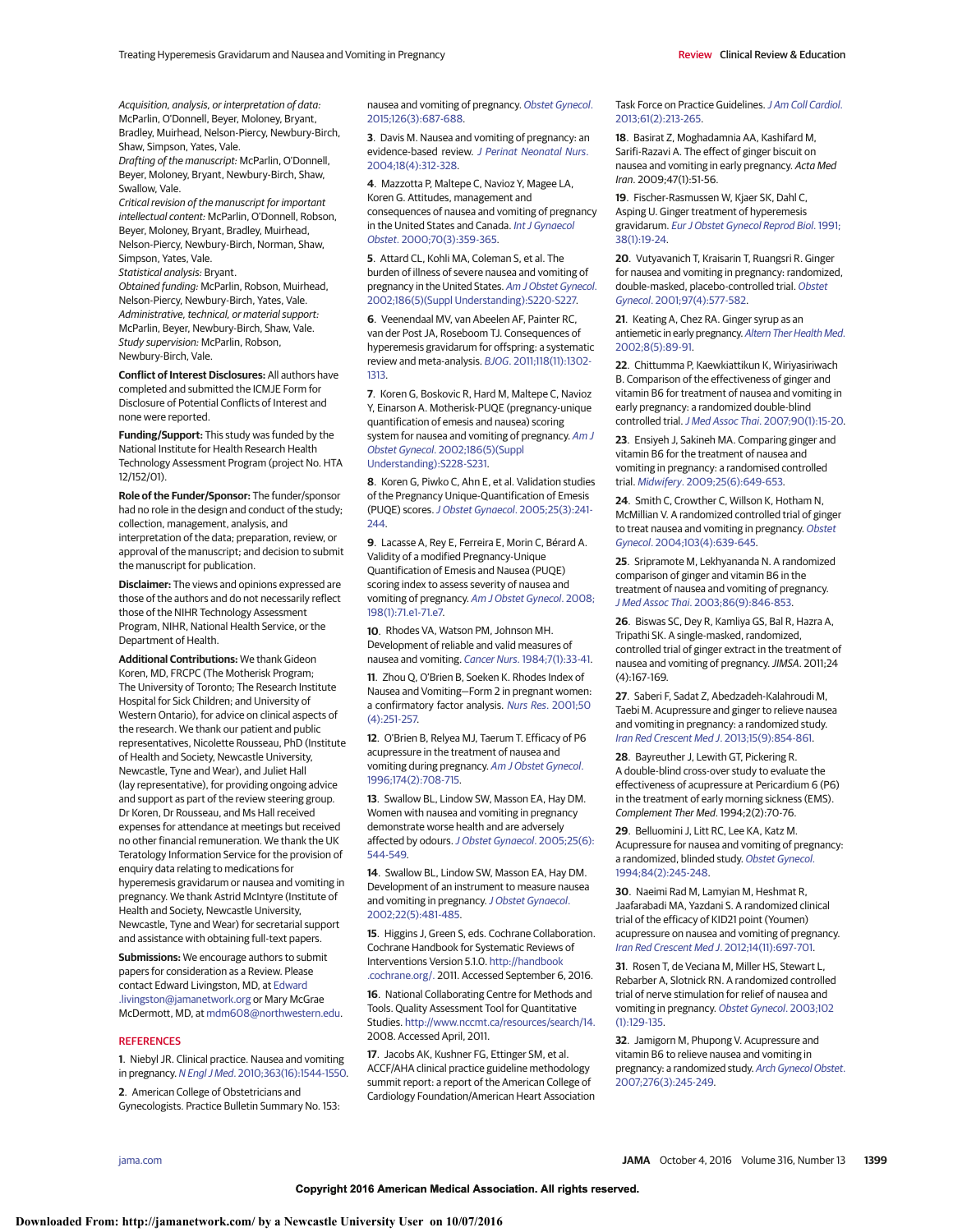**33**. Smith C, Crowther C, Beilby J. Acupuncture to treat nausea and vomiting in early pregnancy: a randomized controlled trial. Birth[. 2002;29\(1\):1-9.](http://www.ncbi.nlm.nih.gov/pubmed/11843784)

**34**. Carlsson CP, Axemo P, Bodin A, et al. Manual acupuncture reduces hyperemesis gravidarum: a placebo-controlled, randomized, single-blind, crossover study.[J Pain Symptom Manage](http://www.ncbi.nlm.nih.gov/pubmed/11027909). 2000;20 [\(4\):273-279.](http://www.ncbi.nlm.nih.gov/pubmed/11027909)

**35**. Knight B, Mudge C, Openshaw S, White A, Hart A. Effect of acupuncture on nausea of pregnancy: a randomized, controlled trial. [Obstet](http://www.ncbi.nlm.nih.gov/pubmed/11165579) Gynecol[. 2001;97\(2\):184-188.](http://www.ncbi.nlm.nih.gov/pubmed/11165579)

**36**. Vutyavanich T, Wongtra-ngan S, Ruangsri R. Pyridoxine for nausea and vomiting of pregnancy: a randomized, double-blind, placebo-controlled trial. Am J Obstet Gynecol[. 1995;173\(3, pt 1\):881-884.](http://www.ncbi.nlm.nih.gov/pubmed/7573262)

**37**. Wibowo N, Purwosunu Y, Sekizawa A, Farina A, Tambunan V, Bardosono S. Vitamin B6 supplementation in pregnant women with nausea and vomiting. [Int J Gynaecol Obstet](http://www.ncbi.nlm.nih.gov/pubmed/22189065). 2012;116(3): [206-210.](http://www.ncbi.nlm.nih.gov/pubmed/22189065)

**38**. Koren G, Clark S, Hankins GD, et al. Effectiveness of delayed-release doxylamine and pyridoxine for nausea and vomiting of pregnancy: a randomized placebo controlled trial. [Am J Obstet](http://www.ncbi.nlm.nih.gov/pubmed/20843504) Gynecol[. 2010;203\(6\):571.e1-571.e7.](http://www.ncbi.nlm.nih.gov/pubmed/20843504)

**39**. Oliveira LG, Capp SM, You WB, Riffenburgh RH, Carstairs SD. Ondansetron compared with doxylamine and pyridoxine for treatment of nausea in pregnancy: a randomized controlled trial. [Obstet](http://www.ncbi.nlm.nih.gov/pubmed/25198265) Gynecol[. 2014;124\(4\):735-742.](http://www.ncbi.nlm.nih.gov/pubmed/25198265)

**40**. Maltepe C, Koren G. Preemptive treatment of nausea and vomiting of pregnancy: results of a randomized controlled trial. [Obstet Gynecol Int](http://www.ncbi.nlm.nih.gov/pubmed/23476657). [2013;2013:809787.](http://www.ncbi.nlm.nih.gov/pubmed/23476657)

**41**. Erez S, Schifrin BS, Dirim O. Double-blind evaluation of hydroxyzine as an antiemetic in pregancy.J Reprod Med[. 1971;7\(1\):35-37.](http://www.ncbi.nlm.nih.gov/pubmed/4948652)

**42**. Faramarzi M, Yazdani S, Barat S. A RCT of psychotherapy in women with nausea and vomiting of pregnancy. Hum Reprod[. 2015;30\(12\):2764-2773.](http://www.ncbi.nlm.nih.gov/pubmed/26466913)

**43**. Tan PC, Khine PP, Vallikkannu N, Omar SZ. Promethazine compared with metoclopramide for hyperemesis gravidarum: a randomized controlled trial. Obstet Gynecol[. 2010;115\(5\):975-981.](http://www.ncbi.nlm.nih.gov/pubmed/20410771)

**44**. Abas MN, Tan PC, Azmi N, Omar SZ. Ondansetron compared with metoclopramide for hyperemesis gravidarum: a randomized controlled trial. Obstet Gynecol[. 2014;123\(6\):1272-1279.](http://www.ncbi.nlm.nih.gov/pubmed/24807340)

**45**. Kashifard M, Basirat Z, Kashifard M, Golsorkhtabar-Amiri M, Moghaddamnia A. Ondansetrone or metoclopromide? which is more effective in severe nausea and vomiting of pregnancy? a randomized trial double-blind study. [Clin Exp Obstet Gynecol](http://www.ncbi.nlm.nih.gov/pubmed/23724526). 2013;40(1):127-130.

**46**. Tan PC, Norazilah MJ, Omar SZ. Dextrose saline compared with normal saline rehydration of hyperemesis gravidarum: a randomized controlled trial. Obstet Gynecol[. 2013;121\(2, pt 1\):291-298.](http://www.ncbi.nlm.nih.gov/pubmed/23232754)

**47**. McParlin C, Carrick-Sen D, Steen IN, Robson SC. Hyperemesis in Pregnancy Study: a pilot randomised controlled trial of midwife-led outpatient care. [Eur J Obstet Gynecol Reprod Biol](http://www.ncbi.nlm.nih.gov/pubmed/26963896). [2016;200:6-10.](http://www.ncbi.nlm.nih.gov/pubmed/26963896)

**48**. McCarthy FP, Murphy A, Khashan AS, et al. Day care compared with inpatient management of nausea and vomiting of pregnancy: a randomized controlled trial.Obstet Gynecol[. 2014;124\(4\):743-748.](http://www.ncbi.nlm.nih.gov/pubmed/25198263) **49**. Nelson-Piercy C, Fayers P, de Swiet M. Randomised, double-blind, placebo-controlled trial of corticosteroids for the treatment of hyperemesis gravidarum. BJOG[. 2001;108\(1\):9-15.](http://www.ncbi.nlm.nih.gov/pubmed/11213010)

**50**. Safari HR, Fassett MJ, Souter IC, Alsulyman OM, Goodwin TM. The efficacy of methylprednisolone in the treatment of hyperemesis gravidarum: a randomized, double-blind, controlled study. [Am J Obstet Gynecol](http://www.ncbi.nlm.nih.gov/pubmed/9790371). [1998;179\(4\):921-924.](http://www.ncbi.nlm.nih.gov/pubmed/9790371)

**51**. Bondok RS, El Sharnouby NM, Eid HE, Abd Elmaksoud AM. Pulsed steroid therapy is an effective treatment for intractable hyperemesis gravidarum. Crit Care Med[. 2006;34\(11\):2781-2783.](http://www.ncbi.nlm.nih.gov/pubmed/16957638)

**52**. Maina A, Arrotta M, Cicogna L, et al. Transdermal clonidine in the treatment of severe hyperemesis: a pilot randomised control trial: CLONEMESI. BJOG[. 2014;121\(12\):1556-1562.](http://www.ncbi.nlm.nih.gov/pubmed/24684734)

**53**. Chiossi G, Neri I, Cavazzuti M, Basso G, Facchinetti F. Hyperemesis gravidarum complicated by Wernicke encephalopathy: background, case report, and review of the literature. [Obstet Gynecol](http://www.ncbi.nlm.nih.gov/pubmed/16551377) Surv[. 2006;61\(4\):255-268.](http://www.ncbi.nlm.nih.gov/pubmed/16551377)

**54**. Fejzo MS, Poursharif B, Korst LM, et al. Symptoms and pregnancy outcomes associated with extreme weight loss among women with hyperemesis gravidarum.[J Womens Health \(Larchmt\)](http://www.ncbi.nlm.nih.gov/pubmed/20044860). [2009;18\(12\):1981-1987.](http://www.ncbi.nlm.nih.gov/pubmed/20044860)

**55**. van Oppenraaij RH, Jauniaux E, Christiansen OB, Horcajadas JA, Farquharson RG, Exalto N; ESHRE Special Interest Group for Early Pregnancy (SIGEP). Predicting adverse obstetric outcome after early pregnancy events and complications: a review. Hum Reprod Update[. 2009;15\(4\):409-421.](http://www.ncbi.nlm.nih.gov/pubmed/19270317)

**56**. Poursharif B, Korst LM, Macgibbon KW, Fejzo MS, Romero R, Goodwin TM. Elective pregnancy termination in a large cohort of women with hyperemesis gravidarum. [Contraception](http://www.ncbi.nlm.nih.gov/pubmed/18061703). 2007;76 [\(6\):451-455.](http://www.ncbi.nlm.nih.gov/pubmed/18061703)

**57**. Locock L, Alexander J, Rozmovits L. Women's responses to nausea and vomiting in pregnancy. Midwifery[. 2008;24\(2\):143-152.](http://www.ncbi.nlm.nih.gov/pubmed/17316935)

**58**. Thomson M, Corbin R, Leung L. Effects of ginger for nausea and vomiting in early pregnancy: a meta-analysis.[J Am Board Fam Med](http://www.ncbi.nlm.nih.gov/pubmed/24390893). 2014;27(1): [115-122.](http://www.ncbi.nlm.nih.gov/pubmed/24390893)

**59**. Thomas B, Valappila P, Rouf A, et al. Medication used in nausea and vomiting of pregnancy—a review of safety and efficacy. Gynecol Obstet (Sunnyvale). doi:10.4172/2161-0932.1000270

**60**. Freedman SB, Uleryk E, Rumantir M, Finkelstein Y. Ondansetron and the risk of cardiac arrhythmias: a systematic review and postmarketing analysis. [Ann Emerg Med](http://www.ncbi.nlm.nih.gov/pubmed/24314899). 2014;64 [\(1\):19-25.](http://www.ncbi.nlm.nih.gov/pubmed/24314899)

**61**. Park-Wyllie L, Mazzotta P, Pastuszak A, et al. Birth defects after maternal exposure to corticosteroids: prospective cohort study and meta-analysis of epidemiological studies. [Teratology](http://www.ncbi.nlm.nih.gov/pubmed/11091360). [2000;62\(6\):385-392.](http://www.ncbi.nlm.nih.gov/pubmed/11091360)

**62**. Matthews A, Haas DM, O'Mathúna DP, Dowswell T. Interventions for nausea and vomiting in early pregnancy. [Cochrane Database Syst Rev](http://www.ncbi.nlm.nih.gov/pubmed/26348534). [2015;\(9\):CD007575.](http://www.ncbi.nlm.nih.gov/pubmed/26348534)

**63**. Boelig RC, Barton SJ, Saccone G, Kelly AJ, Edwards SJ, Berghella V. Interventions for treating hyperemesis gravidarum. [Cochrane Database Syst](http://www.ncbi.nlm.nih.gov/pubmed/27168518) Rev[. 2016;\(5\):CD010607.](http://www.ncbi.nlm.nih.gov/pubmed/27168518)

**64**. Ozgoli G, Goli M, Simbar M. Effects of ginger capsules on pregnancy, nausea, and vomiting. [J Altern Complement Med](http://www.ncbi.nlm.nih.gov/pubmed/19250006). 2009;15(3):243-246.

**65**. Firouzbakht M, Nikpour M, Jamali B, Omidvar S. Comparison of ginger with vitamin B6 in relieving nausea and vomiting during pregnancy. Ayu[. 2014;](http://www.ncbi.nlm.nih.gov/pubmed/26664238) [35\(3\):289-293.](http://www.ncbi.nlm.nih.gov/pubmed/26664238)

**66**. Pongrojpaw D, Somprasit C, Chanthasenanont A. A randomized comparison of ginger and dimenhydrinate in the treatment of nausea and vomiting in pregnancy.J Med Assoc Thai[. 2007;90\(9\):1703-1709.](http://www.ncbi.nlm.nih.gov/pubmed/17957907)

**67**. Willetts KE, Ekangaki A, Eden JA. Effect of a ginger extract on pregnancy-induced nausea: a randomised controlled trial. [Aust N Z J Obstet](http://www.ncbi.nlm.nih.gov/pubmed/14712970) Gynaecol[. 2003;43\(2\):139-144.](http://www.ncbi.nlm.nih.gov/pubmed/14712970)

**68**. Narenji F, Delavar M, Rafiei M. Comparison of the effects of the ginger fresh root and vitamin B6 on the nausea and vomiting in pregnancy. Iran J Obstet Gynecol Infertil. 2012;15(2):39-43.

**69**. Haji Seid Javadi E, Salehi F, Mashrabi O. Comparing the effectiveness of vitamin B6 and ginger in treatment of pregnancy-induced nausea and vomiting. Obstet Gynecol Int[. 2013;2013:927834.](http://www.ncbi.nlm.nih.gov/pubmed/24250336)

**70**. Mohammadbeigi R, Shahgeibi S, Soufizadeh N, Rezaiie M, Farhadifar F. Comparing the effects of ginger and metoclopramide on the treatment of pregnancy nausea. Pak J Biol Sci[. 2011;14\(16\):817-820.](http://www.ncbi.nlm.nih.gov/pubmed/22545357)

**71**. Steele NM, French J, Gatherer-Boyles J, Newman S, Leclaire S. Effect of acupressure by Sea-Bands on nausea and vomiting of pregnancy. [J Obstet Gynecol Neonatal Nurs](http://www.ncbi.nlm.nih.gov/pubmed/11277163). 2001;30(1):61-70.

**72**. Hsu E, Pei V, Shofer FS, Abbuhl SB. A prospective randomized controlled trial of acupressure vs sham for pregnancy-related nausea and vomiting in the emergency department [abstract]. Acad Emerg Med. 2003;10(5):437.

**73**. Heazell A, Thorneycroft J, Walton V, Etherington I. Acupressure for the in-patient treatment of nausea and vomiting in early pregnancy: a randomized control trial. [Am J Obstet](http://www.ncbi.nlm.nih.gov/pubmed/16522418) Gynecol[. 2006;194\(3\):815-820.](http://www.ncbi.nlm.nih.gov/pubmed/16522418)

**74**. Can Gürkan O, Arslan H. Effect of acupressure on nausea and vomiting during pregnancy. [Complement Ther Clin Pract](http://www.ncbi.nlm.nih.gov/pubmed/18243942). 2008;14(1):46-52.

**75**. Werntoft E, Dykes AK. Effect of acupressure on nausea and vomiting during pregnancy: a randomized, placebo-controlled, pilot study. J Reprod Med[. 2001;46\(9\):835-839.](http://www.ncbi.nlm.nih.gov/pubmed/11584487)

**76**. Markose MT, Ramanathan K, Vijayakumar J. Reduction of nausea, vomiting, and dry retches with P6 acupressure during pregnancy. *[Int J](http://www.ncbi.nlm.nih.gov/pubmed/15099782)* Gynaecol Obstet[. 2004;85\(2\):168-169.](http://www.ncbi.nlm.nih.gov/pubmed/15099782)

**77**. Evans AT, Samuels SN, Marshall C, Bertolucci LE. Suppression of pregnancy-induced nausea and vomiting with sensory afferent stimulation. J Reprod Med[. 1993;38\(8\):603-606.](http://www.ncbi.nlm.nih.gov/pubmed/8410865)

**78**. Veciana M, Stewart L, Miller H, Slotnick R, Rebarber A, Rosen T. Multicenter randomized controlled trial of nerve stimulation therapy for the relief of nausea and vomiting in pregnancy [abstract]. Am J Obstet Gynecol. 2001;185(6) (suppl):S182.

**79**. Neri I, Allais G, Schiapparelli P, Blasi I, Benedetto C, Facchinetti F. Acupuncture versus pharmacological approach to reduce hyperemesis gravidarum discomfort. [Minerva Ginecol](http://www.ncbi.nlm.nih.gov/pubmed/16170293). 2005; [57\(4\):471-475.](http://www.ncbi.nlm.nih.gov/pubmed/16170293)